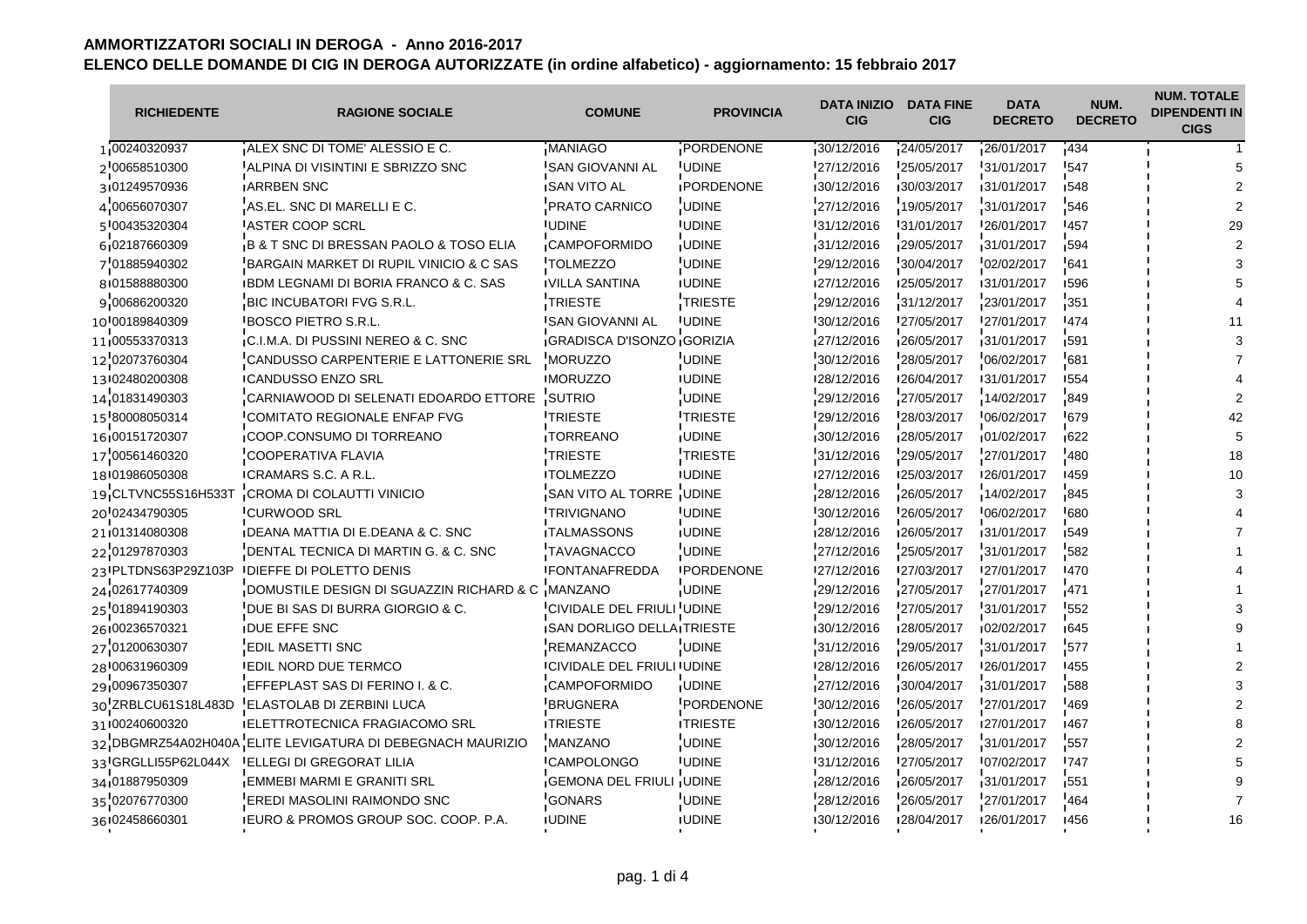| <b>RICHIEDENTE</b>                | <b>RAGIONE SOCIALE</b>                           | <b>COMUNE</b>                    | <b>PROVINCIA</b>  | <b>DATA INIZIO</b><br><b>CIG</b> | <b>DATA FINE</b><br><b>CIG</b> | <b>DATA</b><br><b>DECRETO</b> | NUM.<br><b>DECRETO</b> | <b>NUM. TOTALE</b><br><b>DIPENDENTI IN</b><br><b>CIGS</b> |
|-----------------------------------|--------------------------------------------------|----------------------------------|-------------------|----------------------------------|--------------------------------|-------------------------------|------------------------|-----------------------------------------------------------|
| 37 00161200308                    | F.A.S.A.S.SNC DI BARNABA E LOSTUZZO              | <b>BUJA</b>                      | <b>UDINE</b>      | 30/12/2016                       | 26/05/2017                     | 07/02/2017                    | $-746$                 |                                                           |
| 38 00261510937                    | F.B.P. DI PLUCHINO SALVATORE & C. - S.A.S.       | SACILE                           | PORDENONE         | 30/12/2016                       | 26/05/2017                     | 31/01/2017                    | '597                   | 12                                                        |
| 39:00287300305                    | <b>IF.LLI CATTANEO SNC</b>                       | <b>ISAN GIOVANNI AL</b>          | <b>IUDINE</b>     | 127/12/2016                      | 125/05/2017                    | 127/01/2017                   | ∎476                   |                                                           |
| 40 00219410305                    | F.LLI FABRIS SNC                                 | 'SANTA MARIA LA                  | <b>UDINE</b>      | 27/12/2016                       | 25/05/2017                     | 27/01/2017                    | 1463                   |                                                           |
| 41 FNACRL63T29L483I               | <b>IFAIN CARLO</b>                               | <b>ICAMPOFORMIDO</b>             | <b>IUDINE</b>     | 128/12/2016                      | 126/05/2017                    | 102/02/2017                   | -651                   |                                                           |
| 42,00066020934                    | <b>FALEGNAMERIA BIDINOST S.A.S. DI BIDINOST</b>  | <b>CORDENONS</b>                 | PORDENONE         | 30/12/2016                       | 26/05/2017                     | 26/01/2017                    | $-437$                 |                                                           |
| 43 00381830314                    | FALEGNAMERIA DINO FANTINI & C. SNC               | <b>RONCHI DEI</b>                | <b>GORIZIA</b>    | 30/12/2016                       | 28/05/2017                     | 08/02/2017                    | '767                   |                                                           |
| 44100100220938                    | IFAMC DI MELLA GIANSANDRO & C. SAS               | <b>ICANEVA</b>                   | <b>IPORDENONE</b> | 130/12/2016                      | 124/05/2017                    | 131/01/2017                   | 1587                   |                                                           |
| 45 00993180306                    | FERRAMENTA DE COLLE LUIGINO & C.                 | <b>VILLA SANTINA</b>             | <b>UDINE</b>      | 28/12/2016                       | 30/04/2017                     | 01/02/2017                    | $-625$                 |                                                           |
| 46 91079660931                    | FONDAZIONE OPERA SACRA FAMIGLIA -                | <b>PORDENONE</b>                 | <b>IPORDENONE</b> | 30/12/2016                       | 129/03/2017                    | 31/01/2017                    | <b>'590</b>            |                                                           |
| 47 01491710305                    | <b>FONDINORD SAS GASPARDO FABRIZIO &amp; C</b>   | <b>TARCENTO</b>                  | <b>UDINE</b>      | 31/12/2016                       | 27/05/2017                     | 31/01/2017                    | <b>595</b>             |                                                           |
| 48 PSTMRA67P06Z100R               | FRIUL ALBA DI PUSTINA AMIR                       | CAVASSO NUOVO                    | PORDENONE         | 30/12/2016                       | 30/03/2017                     | 31/01/2017                    | 585                    |                                                           |
| 49101079220933                    | <b>IFRIUL MOSAIC S.R.L.</b>                      | <b>ISAN MARTINO AL</b>           | <b>IPORDENONE</b> | 129/12/2016                      | 126/05/2017                    | 126/01/2017                   | ∎436                   |                                                           |
| 50 01788480307                    | <b>FRIULSALOTTI SRL</b>                          | <b>BUTTRIO</b>                   | <b>UDINE</b>      | 28/12/2016                       | 26/05/2017                     | 07/02/2017                    | 748                    |                                                           |
| 51 02412290302                    | FRUTTIFLORA LAZZARA S.A.S. DI GIORGIUTTI         | <b>PALUZZA</b>                   | <b>UDINE</b>      | 28/12/2016                       | 13/05/2017                     | 02/02/2017                    | -642                   |                                                           |
| 52 01117390938                    | FUTURA SNC DI BRESSANUTTI DORINO &               | <b>CORDENONS</b>                 | <b>PORDENONE</b>  | 31/12/2016                       | 29/04/2017                     | 31/01/2017                    | ∎589                   |                                                           |
| 53 00151820305                    | GALASSI P.E TOMADINI E SNC                       | <b>SEDEGLIANO</b>                | <b>UDINE</b>      | 29/12/2016                       | 24/05/2017                     | 26/01/2017                    | 430                    |                                                           |
| 54 01265400935                    | <b>IGI.MES. SNC DI RIZZETTO GIORGIO &amp; C.</b> | <b>ICORDOVADO</b>                | <b>IPORDENONE</b> | 130/12/2016                      | 124/05/2017                    | 131/01/2017                   | 1584                   |                                                           |
| 55 00457160315                    | GRENDENE FIRMINO SNC DI GRENDENE G.              | <b>GORIZIA</b>                   | <b>GORIZIA</b>    | 30/12/2016                       | 28/05/2017                     | 27/01/2017                    | $-465$                 |                                                           |
| 56'00907280325                    | <b>GUARRERA S.R.L.</b>                           | <b>TRIESTE</b>                   | <b>TRIESTE</b>    | 27/12/2016                       | 25/05/2017                     | 31/01/2017                    | '579                   |                                                           |
| 57 94011720300                    | <b>I.R.E.S. F.V.G. ISTITUTO DI RICERCHE</b>      | <b>JUDINE</b>                    | <b>IUDINE</b>     | 30/12/2016                       | 129/03/2017                    | 126/01/2017                   | ∎458                   | 36                                                        |
| 58 00076900935                    | IDROTERMICA DI CESCO A.&L. SNC                   | <b>AVIANO</b>                    | PORDENONE         | 30/12/2016                       | 24/05/2017                     | 27/01/2017                    | $473$                  |                                                           |
| 59 02289400307                    | <b>IIDROTERMICA LONDERO EDO SRL</b>              | <b>IGEMONA DEL FRIULI IUDINE</b> |                   | 127/12/2016                      | 125/05/2017                    | 131/01/2017                   | 1553                   |                                                           |
| 60 KSNVJK58L31Z118J               | <b>KOSANOVIC VELJKO</b>                          | MONFALCONE                       | <b>GORIZIA</b>    | 30/12/2016                       | 28/05/2017                     | 08/02/2017                    | $-768$                 |                                                           |
| 61 00171460306                    | L.E.S.MA. SNC DI MOLINARI STEFANO & C. SAS       | <b>PAVIA DI UDINE</b>            | <b>UDINE</b>      | 20/12/2016                       | 17/02/2017                     | 23/01/2017                    | $-348$                 |                                                           |
| 621CRBGNI37P17G966J               | <b>ILA FRIUL SERRAMENTI DI CORUBOLO GINO</b>     | <b>IPOZZUOLO DEL</b>             | <b>IUDINE</b>     | 129/12/2016                      | 126/05/2017                    | 06/02/2017                    | 1677                   |                                                           |
| 63 01408190302                    | LA SAN NICOLO' SRL                               | PAVIA DI UDINE                   | <b>UDINE</b>      | 30/12/2016                       | 26/05/2017                     | 02/02/2017                    | 1647                   |                                                           |
| 64 00080790934                    | LA TIPOGRAFICA SAS DI ANDREA CIAN & C            | <b>PORDENONE</b>                 | <b>IPORDENONE</b> | 30/12/2016                       | '26/05/2017                    | 126/01/2017                   | -432                   |                                                           |
| 65,01125170306                    | LA.P.E.IN SRL                                    | <b>PAVIA DI UDINE</b>            | <b>UDINE</b>      | 30/12/2016                       | 26/05/2017                     | 07/02/2017                    | ,756                   |                                                           |
| 66'00296650302                    | LAUZZANA CALCESTRUZZI S.A.S.                     | <b>SAN VITO DI</b>               | <b>UDINE</b>      | 27/12/2016                       | 25/05/2017                     | 31/01/2017                    | $-580$                 |                                                           |
| 67 00223140302                    | IL'ELITE DEL LEGNO DI DI GASPERO SNC             | <b>IPREMARIACCO</b>              | <b>IUDINE</b>     | 131/12/2016                      | 129/05/2017                    | 102/02/2017                   | ∎650                   |                                                           |
| 68 MSCMSM68D17G888                | LEONARDO CORNICI DI MUSCI MASSIMO                | <b>SAN VITO AL</b>               | PORDENONE         | 28/12/2016                       | 23/05/2017                     | 27/01/2017                    | -472                   |                                                           |
| 69 LDLSRG52E23L483H LODOLO SERGIO |                                                  | <b>COLLOREDO DI</b>              | <b>UDINE</b>      | 27/12/2016                       | 25/05/2017                     | 31/01/2017                    | '556                   |                                                           |
| 70 LVTMRN58R05M034J LOVATO MARINO |                                                  | <b>SAN GIOVANNI AL</b>           | <b>UDINE</b>      | 30/12/2016                       | 26/05/2017                     | 02/02/2017                    | 644                    |                                                           |
| 71 01561050301                    | LP LATTONERIE SRL                                | <b>TOLMEZZO</b>                  | <b>UDINE</b>      | 27/12/2016                       | 30/04/2017                     | 06/02/2017                    | .675                   |                                                           |
| 72 02074640307                    | <b>IMACORIG FAUSTO SRL</b>                       | <b>IBUTTRIO</b>                  | <b>IUDINE</b>     | 131/12/2016                      | 127/05/2017                    | 106/02/2017                   | -676                   | 10                                                        |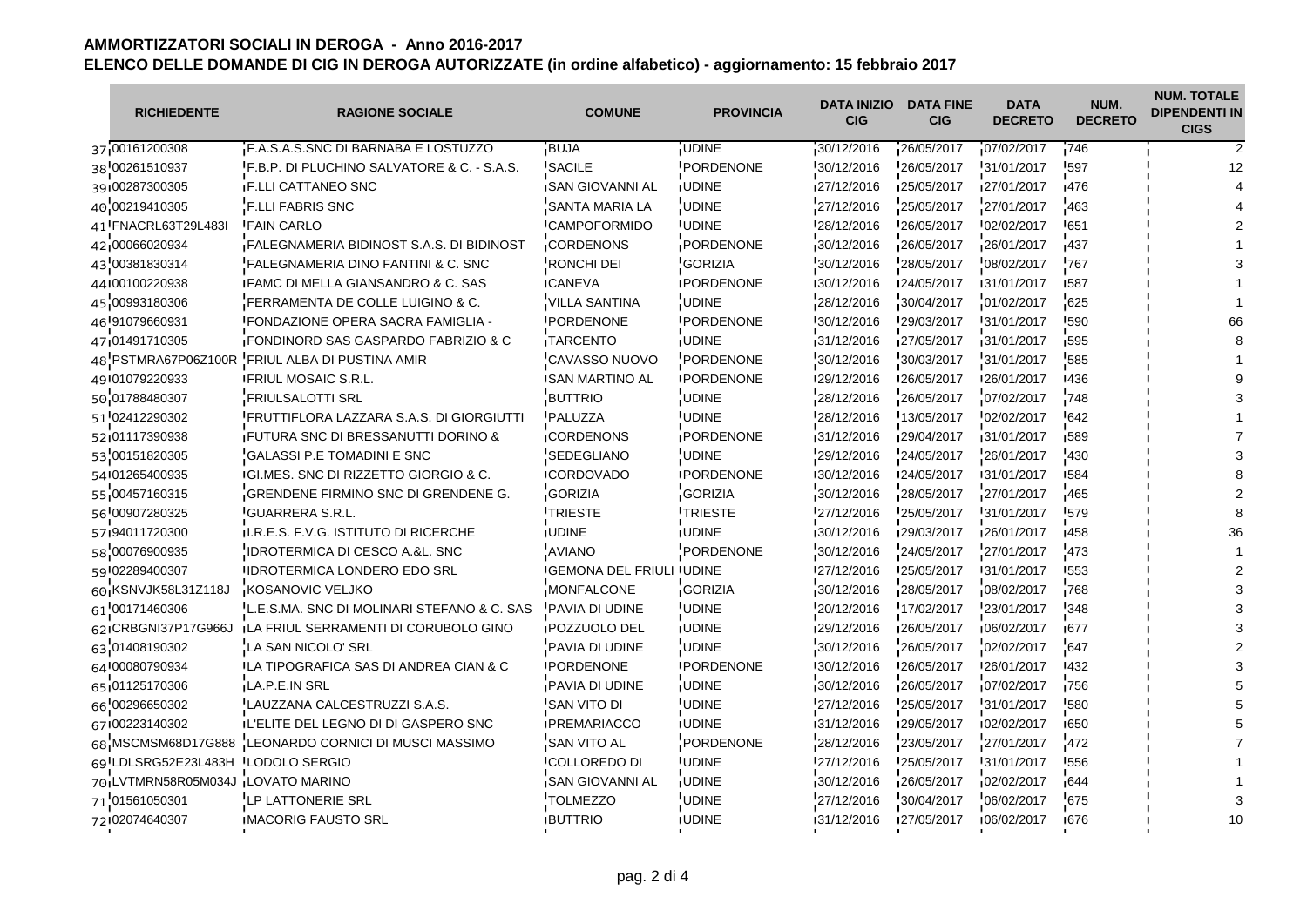| <b>RICHIEDENTE</b>                  | <b>RAGIONE SOCIALE</b>                                                   | <b>COMUNE</b>                      | <b>PROVINCIA</b>  | <b>DATA INIZIO</b><br><b>CIG</b> | <b>DATA FINE</b><br><b>CIG</b> | <b>DATA</b><br><b>DECRETO</b> | NUM.<br><b>DECRETO</b> | <b>NUM. TOTALE</b><br><b>DIPENDENTI IN</b><br><b>CIGS</b> |
|-------------------------------------|--------------------------------------------------------------------------|------------------------------------|-------------------|----------------------------------|--------------------------------|-------------------------------|------------------------|-----------------------------------------------------------|
| 73.01098250317                      | <b>MARINARO TRASPORTI SRL</b>                                            | MONFALCONE                         | <b>GORIZIA</b>    | 30/12/2016                       | 28/05/2017                     | 27/01/2017                    | $-479$                 |                                                           |
| 74'01408540308                      | MARINIG REMO DI MARINIG PAOLO SAS                                        | CIVIDALE DEL FRIULI UDINE          |                   | 30/12/2016                       | 28/05/2017                     | 31/01/2017                    | '550                   | 14                                                        |
| 75100129810933                      | IMARUI SNC DI MARSON GIROLAMO & C.                                       | <b>IPASIANO DI</b>                 | <b>IPORDENONE</b> | 130/12/2016                      | 126/05/2017                    | 127/01/2017                   | 1478                   | 12                                                        |
| 76'00078760931                      | MERCURY SNC DI DEL BEN                                                   | <b>MANIAGO</b>                     | PORDENONE         | 30/12/2016                       | 24/05/2017                     | 02/02/2017                    | 649                    |                                                           |
| 77 00153500301                      | <b>IMOBILSNAIDERO SRL</b>                                                | <b>IMAJANO</b>                     | <b>IUDINE</b>     | 127/12/2016                      | 125/04/2017                    | 126/01/2017                   | -454                   |                                                           |
| 78 01098910324                      | MONTICOLO SERGIO SRL                                                     | TRIESTE                            | TRIESTE           | 31/12/2016                       | 29/05/2017                     | 07/02/2017                    | $-745$                 | 12                                                        |
| 79 01894730306                      | <b>MULTITEMA SRL</b>                                                     | <b>TAVAGNACCO</b>                  | <b>UDINE</b>      | 30/12/2016                       | 26/05/2017                     | 02/02/2017                    | $-648$                 |                                                           |
| 80100266940303                      | IMURELLO GIUSEPPE E GIORDANO SAS                                         | <b>ICODROIPO</b>                   | <b>IUDINE</b>     | 130/12/2016                      | 128/05/2017                    | 02/02/2017                    | ∎640                   |                                                           |
| 81 00154330310                      | O.F.G.OFFICINE FRIUL GORIZIANE SCRL                                      | <b>GORIZIA</b>                     | <b>GORIZIA</b>    | 30/12/2016                       | 27/05/2017                     | 26/01/2017                    | 424                    |                                                           |
|                                     | 82 DNTGRG53D26E098X IOFF. MECC. "DONATI ALDO" DI DONATI GIORGIO IGORIZIA |                                    | <b>GORIZIA</b>    | 128/12/2016                      | 126/05/2017                    | 31/01/2017                    | <b>'592</b>            |                                                           |
| 83,00188680300                      | OFFICINA DEL DIESEL SNC                                                  | GEMONA DEL FRIULI UDINE            |                   | 27/12/2016                       | 25/05/2017                     | 14/02/2017                    | -844                   |                                                           |
| 84 01223540939                      | OFFICINE ONGARO SNC DI ONGARO DARIO                                      | <b>MONTEREALE</b>                  | PORDENONE         | 30/12/2016                       | 26/05/2017                     | 27/01/2017                    | 468                    |                                                           |
| 85102026980306                      | IOVAN MARZIANO DI OVAN MORENO E C. SNC                                   | <b>IBUJA</b>                       | <b>IUDINE</b>     | 130/12/2016                      | 126/05/2017                    | 131/01/2017                   | 1578                   |                                                           |
| 86 02398540308                      | P & P DI PIZZAMIGLIO FEDERICA E SABRINA                                  | SAN GIOVANNI AL                    | <b>UDINE</b>      | 30/12/2016                       | 26/05/2017                     | 06/02/2017                    | 678                    |                                                           |
| 87 PDELSN70P10C758M PEDI ALESSANDRO |                                                                          | <b>TREPPO GRANDE</b>               | <b>UDINE</b>      | 29/12/2016                       | 27/05/2017                     | 02/02/2017                    | 643                    |                                                           |
|                                     | 88 SNTMRA43L17E833W PERLA SALOTTI DI SANT MARIO                          | <b>CASSACCO</b>                    | <b>UDINE</b>      | 29/12/2016                       | 27/05/2017                     | 02/02/2017                    | $-652$                 |                                                           |
| 89 01223530930                      | PERUCH EVANGELISTA & C. S.N.C.                                           | <b>FONTANAFREDDA</b>               | PORDENONE         | 30/12/2016                       | 12/04/2017                     | 26/01/2017                    | 440                    |                                                           |
| 90100150670305                      | <b>IPETRIS STEFANO &amp; C. SNC</b>                                      | <b>ICIVIDALE DEL FRIULI IUDINE</b> |                   | 127/12/2016                      | 125/05/2017                    | 126/01/2017                   | 1438                   |                                                           |
| 91 00589410307                      | PEZZARINI LINO & C.SNC                                                   | <b>MANZANO</b>                     | <b>UDINE</b>      | 27/12/2016                       | 25/05/2017                     | 31/01/2017                    | $-593$                 |                                                           |
| 92'00280980301                      | <b>POLFLEX SALOTTI SNC</b>                                               | <b>ARTEGNA</b>                     | <b>UDINE</b>      | 29/12/2016                       | 26/05/2017                     | 26/01/2017                    | $-441$                 |                                                           |
| 93:01744420306                      | PRAVISANI MARMI SNC DI PRAVISANI M.                                      | <b>BAGNARIA ARSA</b>               | <b>IUDINE</b>     | 30/12/2016                       | 126/05/2017                    | 02/02/2017                    | ∎646                   |                                                           |
| 94 02168060305                      | PRESALOTTO SRL                                                           | MAGNANO IN                         | <b>UDINE</b>      | 12/12/2016                       | 09/02/2017                     | 06/02/2017                    | '670                   |                                                           |
| 95 01837290301                      | <b>IPROTER DI STURAM F.N.&amp; G. SNC</b>                                | <b>ISAN PIETRO AL</b>              | <b>UDINE</b>      | 127/12/2016                      | 125/05/2017                    | 126/01/2017                   | 1433                   |                                                           |
| 96,00246840938                      | <b>QUICK SRL</b>                                                         | <b>CHIONS</b>                      | PORDENONE         | 19/12/2016                       | 16/02/2017                     | 06/02/2017                    | 672                    |                                                           |
| 97 TDDSRG70P07L483Y                 | RINNOVAFUR DI TADDIO SERGIO                                              | <b>TAVAGNACCO</b>                  | <b>UDINE</b>      | 27/12/2016                       | 25/04/2017                     | 27/01/2017                    | 466                    |                                                           |
| 98 00624950937                      | <b>ISAPITEX SRL</b>                                                      | <b>ISAN VITO AL</b>                | <b>IPORDENONE</b> | 12/12/2016                       | ■05/01/2017                    | 106/02/2017                   | ∎671                   |                                                           |
| 99 260410931                        | SE.S.A.P.SNC SALATIN ATTILIO & C.                                        | <b>SACILE</b>                      | PORDENONE         | 30/12/2016                       | 30/03/2017                     | 31/01/2017                    | 545                    |                                                           |
| 100'00498650308                     | <b>ISEDILUX DI QUARINA &amp; C. SNC</b>                                  | <b>SAN PIETRO AL</b>               | <b>IUDINE</b>     | 27/12/2016                       | '25/05/2017                    | 26/01/2017                    | <b>1442</b>            |                                                           |
| 101 00192600328                     | SERTECO SRL                                                              | <b>JUDINE</b>                      | <b>UDINE</b>      | 30/12/2016                       | 28/04/2017                     | 26/01/2017                    | <b>429</b>             |                                                           |
| 102 01713540308                     | SINTESI DI COBESSI & C.SNC                                               | <b>ATTIMIS</b>                     | <b>UDINE</b>      | 30/12/2016                       | 28/05/2017                     | 31/01/2017                    | 586                    |                                                           |
| 103 00162730303                     | <b>ISMISTAMENTO MERCI E SERVIZI INTEGRATI</b>                            | <b>IUDINE</b>                      | <b>IUDINE</b>     | 131/12/2016                      | 129/05/2017                    | 101/02/2017                   | 1623                   |                                                           |
| 104 ZNLCST67R70L483Q                | SMOOTHING LEN DI ZANELLO CRISTINA                                        | SAN GIOVANNI AL                    | <b>UDINE</b>      | 31/12/2016                       | 27/05/2017                     | 31/01/2017                    | 583                    |                                                           |
| 105 00605730308                     | <b>S-TRE SRL</b>                                                         | <b>MANZANO</b>                     | <b>UDINE</b>      | 31/12/2016                       | 27/05/2017                     | 31/01/2017                    | '598                   |                                                           |
| 106 03340400245                     | <b>STS SRL</b>                                                           | SCHIO                              | <b>VICENZA</b>    | 30/12/2016                       | 28/05/2017                     | 14/02/2017                    | ∎843                   |                                                           |
| 107 01715860308                     | STUDIO ASS. FANTIN DI FANTIN C. & R                                      | <b>UDINE</b>                       | <b>UDINE</b>      | 31/12/2016                       | 29/04/2017                     | 26/01/2017                    | 443                    |                                                           |
| 108 01846220307                     | <b>IT.D.G. SCRL</b>                                                      | <b>IMAJANO</b>                     | <b>IUDINE</b>     | 30/12/2016                       | 128/05/2017                    | 101/02/2017                   | -624                   |                                                           |